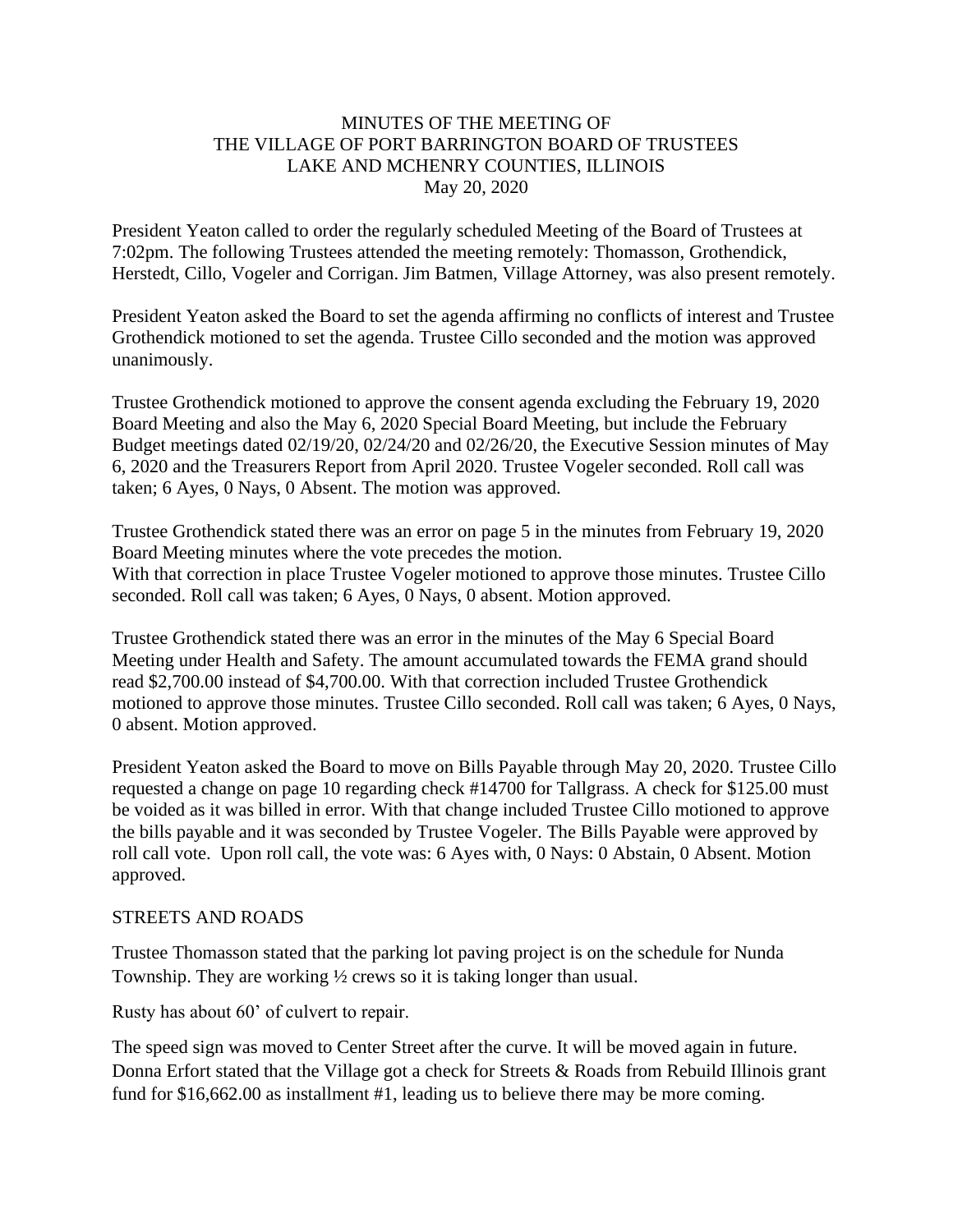President Yeaton stated that, according to Manhard Engineering, based on the Village bond rating the Village should get \$20,000.00 per year for the next 5 years in addition to MFT funds we usually get. It must be spent during those 5 years.

# HEALTH AND SAFETY

Trustee Grothendick stated that water levels and weed growth mean the Village may need to alter the current schedule for weed cutting. The next date scheduled is June  $6<sup>th</sup> \& 7<sup>th</sup>$ . The schedule may change to the  $20^{th} \& 21^{st}$ . Jody Thelin agreed.

Trustee Grothendick stated that the Village must show an additional \$500.00 in Covid related expenses to qualify for a grant.

The Village clean-up was a success. 165 cubic yards of bulk waste was collected and a lot of electronic recycling.

Trustee Grothendick renegotiated the Prairieland contact for waste disposal. The annual rate of increase would now be 3.5% instead of 4%. The Village is now one of only 4 communities in the State with year round waste disposal included. Trustee Grothendick motioned to approve the contract. Trustee Vogeler seconded. Roll call was take; 5 Ayes, 0 Nays, Trustee Herstedt abstained. Motion approved. Jim Bateman will make the change to 3.5% and send the contract to Prairieland.

President Yeaton stated there were 100,418 Illinois cases of Covid-19 with 4,525 deaths to date.

The entire region is to move to phase 3 on May 29, 2020. Many Mayors have complained that Cook County is part of the metric. Lake County has a 25.6% infection rate, which is higher than Cook County. If the Executive Order is not followed, insurance companies will not cover the municipalities and they could lose out on funding. A letter will be sent to the Governor's office from Lake County Mayors. There has been discussion of allowing McHenry County restaurants to serve in open spaces. There was new information today from the Governor's office allowing for outdoor seating.

# POLICE

Trustee Herstedt stated that 4 warnings were written for tall grass and weeds. Wauconda is still on a reduced hourly schedule. The schedule is set for June for both counties.

May Adjudication was cancelled. Trustee Herstedt wanted to clarify that 24/7 police coverage is available to the Village through 911.

Trustee Vogeler asked Trustee Herstedt if there is a minimum required number of shifts. Trustee Herstedt responded that Lake is contractual and McHenry is not. Trustee Vogeler stated that the Lake County contract stipulates 50 hours a month, but the Village would be billed for the actual hours worked. The McHenry County contract is expired. Trustee Herstedt stated that the McHenry County Board was not holding meetings due to Covid-19. There is a new contract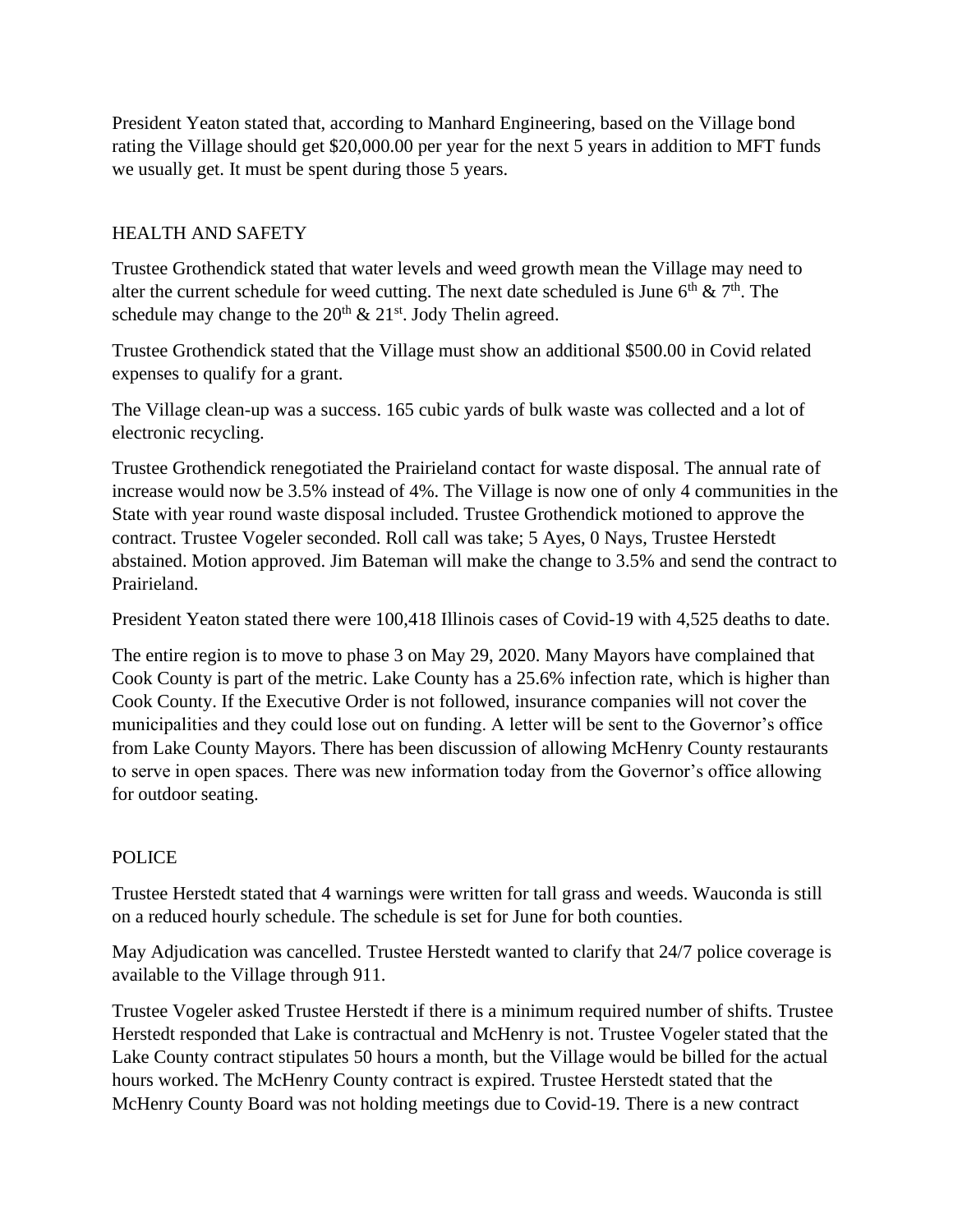pending and Jim Bateman will review. Trustee Vogeler asked about the hourly rates. Trustee Herstedt responded that the hourly rate remains the same but could change with 60-day notice and the annual fee covers fuel and wear and tear on their vehicles. Administrative costs are \$5,000.00/year. Jim Bateman stated that Lake County has a minimum per month of \$3,043.00. Trustee Herstedt stated that Lake County increased their hourly rate to \$70.00/hour and is effective now. Trustee Vogeler stated that no minimum is stated for Lake County in the agreement. The only minimums stated is for a 2-hour shift or more. President Yeaton stated that she disagrees. Trustee Herstedt also disagreed.

# PARKS AND BEACHES

Trustee Cillo stated that Tall Grass seeding has been pushed back 10 days.

# BEE CITY/ POLLINATORS

There is no update on the grant. Pollinator's week is June 22-28 and they are asking for promotion. A proclamation was sent to the Trustees.

# FORESTRY

There was no new information on this subject.

# FINANCE

The Village scholarship was extended until June 30, 2020. There is 1 applicant, so far.

Trustee Corrigan stated that the Village has received 125 payments of the vehicle tax through epay totaling \$5,230.00. Past due amounts were paid by 27 residents. The Village received 150 payments at the Village Hall.

# BUILDING AND ZONING

Trustee Vogeler stated that the CRS rating of 7 earns the Village residents a 15% discount on flood insurance when renewed after 10/01/2020.

There is a 45-day extension for building permits that were issued and stalled due to the stay at home orders.

Trustee Vogeler stated that 3 proposals were received regarding demolition of 215 Eastwood. Modern Concrete was the most comprehensive at \$10,380. Grantham quoted \$10,000.00. Vince Serio quoted \$8,730.00 but didn't include the prevailing wage. Trustee Vogeler stated he spoke to Modern Concrete and they offered to lower their bid to \$10,000.00. The Village budgeted for \$12,000.00. The only additional expense is to cap the well. Trustee Vogeler motioned to award the work to Modern Concrete. Trustee Cillo seconded. Roll call was taken; 6 Ayes, 0 Nays, 0 Absent. Motion approved. Trustee Vogeler asked about asbestos. Frank DeSort determined that was not a concern at this property.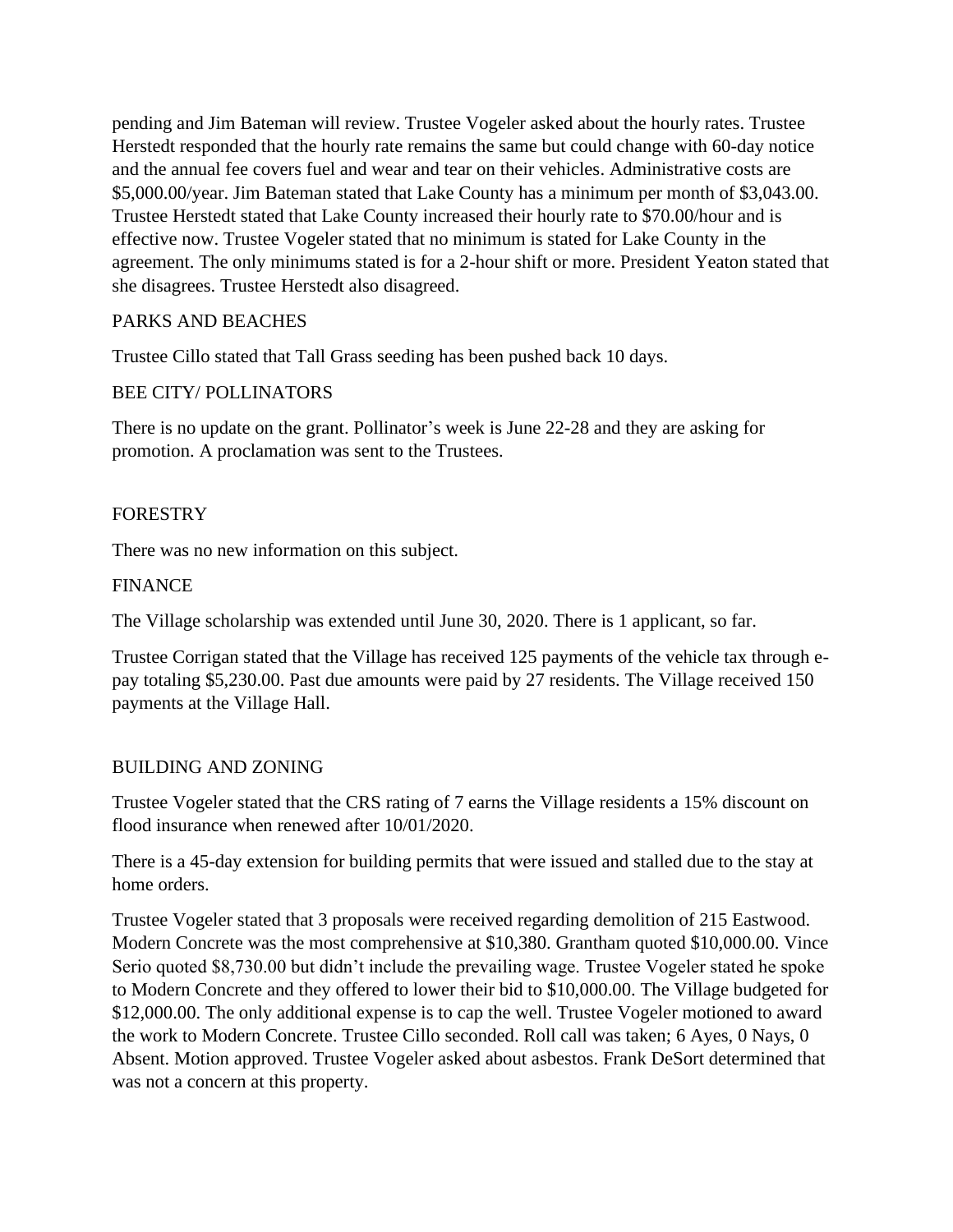A proposal letter from Bret Sherman was received 05/14/2020. He sent plans for a 2-phase project for a storage facility. The correspondence stated that, if not approved, he would use that property as collateral to build elsewhere and not be able to develop that land. The sketch received proposed 2 buildings at 30,000 sf and 200,050 sf. There would be one gated entrance and exit off of Rawson Bridge Road. It would be 60 – 69 feet away from the houses and have 41 parking spaces. President Yeaton asked to poll the Board. Trustees Thomasson, Grothendick, Herstedt, Cillo, Corrigan and Vogeler voted no as it is not a permitted use. President Yeaton stated that Mr. Sherman was advised he could send ideas to Trustee Vogeler and herself. Trustee Vogeler stated his opinion that a response should be sent to Mr. Sherman. President Yeaton will send correspondence to Jim Bateman for review and will then be sent to Mr. Sherman.

President Yeaton stated that Frank DeSort received paperwork from Chris Gheyson at Manhard Engineering about a permit for work in Riverwalk.

# VILLAGE ATTORNEY

Jim Bateman stated that a memorandum for the process to over-ride the Village President's veto was sent to all Trustees.

A memo was sent regarding sidewalks and potential liability. Frank DeSort thought there was additional potential liability regarding ADA. A draft ordinance was distributed regarding mandatory snow removal from sidewalks. The Board was asked to review at Committee.

Trustee Vogeler asked if an email constitutes a written objection to a veto. Jim Bateman responded that yes it would.

President Yeaton stated there are protocols for contacting the Village Attorney requiring the Village President's approval prior, in order to not duplicate questions and use more attorney time. She stated she has never denied contact.

#### VILLAGE ENGINEER

President Yeaton stated she had been in contact with Village Engineers regarding grants. They are currently work from home.

#### TREASURER/ADMINISTRATION

Donna Erfort stated that masks and hand sanitizer were sent from McHenry County.

Larvicide was received from Lake County. Usually it is obtained from McHenry County and the Village may get that too. Donna reminded all that making sure there is no standing water on properties goes a long way to reduce the number of mosquitoes.

#### PUBLIC WORKS

President Yeaton stated there was a sand pile and bags available for residents who may need to sandbag.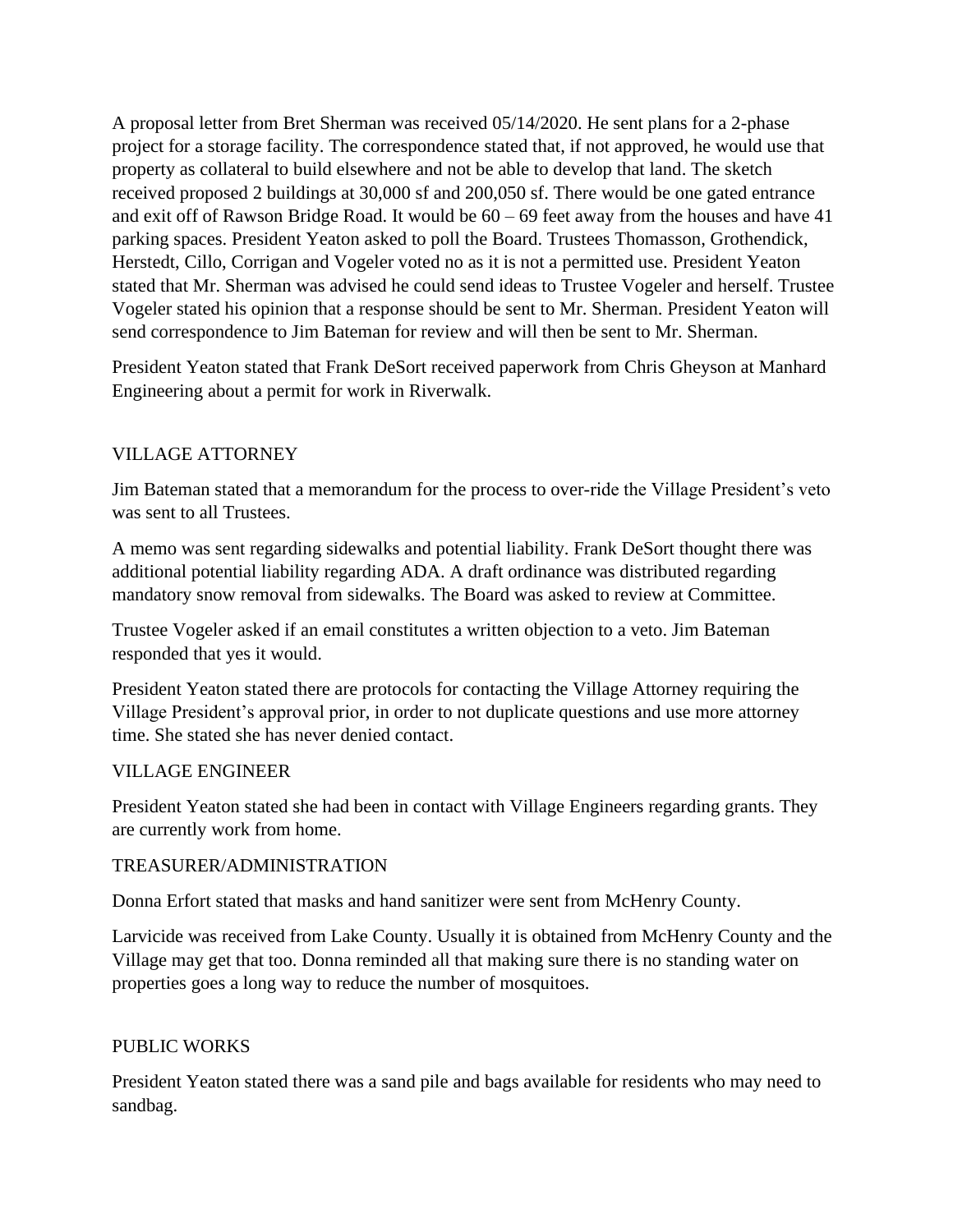#### PBWWC

Jody Thelin stated that the river should crest tomorrow.

#### VILLAGE PRESIDENT

President Yeaton stated that the Rebuild Illinois Grants offer a minimum of \$500,000.00 to a maximum of \$5 million with no matching fund requirement. A webinar tells what you can and cannot use the money for. Each project must total at least \$500,000.00. The only way to combine projects is if they are substantially similar. There was a mandatory webinar to attend.

The estimate for the bridge repair was quoted at \$560,000.00 to fix support beams.

The municipal garage estimate was \$343,434.00.

Road work within Fox River Valley Gardens and Deer Grove cost estimates were \$905,813.90.

Permeable pavers for Beach Park and boat launch were estimated at \$140,000.00.

The estimate to remove invasive trees and replant with native plants and stewardship on the island was quoted at \$758,425.00.

The non-motorized watercraft pier is estimated at the island at \$9,660.00.

Some of these projects could be linked under water mitigation to meet the \$500,000.00 minimum application.

President Yeaton got a quote for grant writing at \$15,500.00 to write a grant application for all categories. The cost estimate for just the bridge was \$4,000.00 for grant writing. Trustee Cillo asked how much time was available to spend the money. President Yeaton responded that construction must commence within 90 days. Trustee Corrigan asked how long it would take to create the grant applications for all of the work, since the grants are first come, first served. President Yeaton responded that they are aware of the June 15<sup>th</sup> deadline. She also stated that the amount in reserves factors into consideration for the grants so if the budget is requested separately the thought could be that the Village doesn't need or deserve grant money. President Yeaton stated that the budget must reflect every project to then qualify for grants. Special projects on the budget should show projects that the Village cannot pay for from the general fund. The Village Clerk asked Jim Bateman how to show the appropriated funds on the Tax Levy, since you cannot levy for more than 1.0499% over last year. The response is that it would not show on the Tax Levy. The property tax limitation act limits the increase to less than 5% on the Tax Levy, but not the Appropriation Ordinance. He stated that the Appropriation Ordinance should show anticipated grants and all that you might legally spend.

President Yeaton stated she had a telephone conference with Lauren Underwood and if the Heroe's Grant passed with municipal funding intact Port Barrington would get \$700,000.00 within 30 days. It is supposed to cover Covid-19 related losses. President Yeaton stated that the Village must consider policy ways to sue the money. A scholarship could be created for businesses to help them recover. Regarding the grant writing proposal the Village must show funding and have a meeting with a public notice to meet requirements of the grant. The Board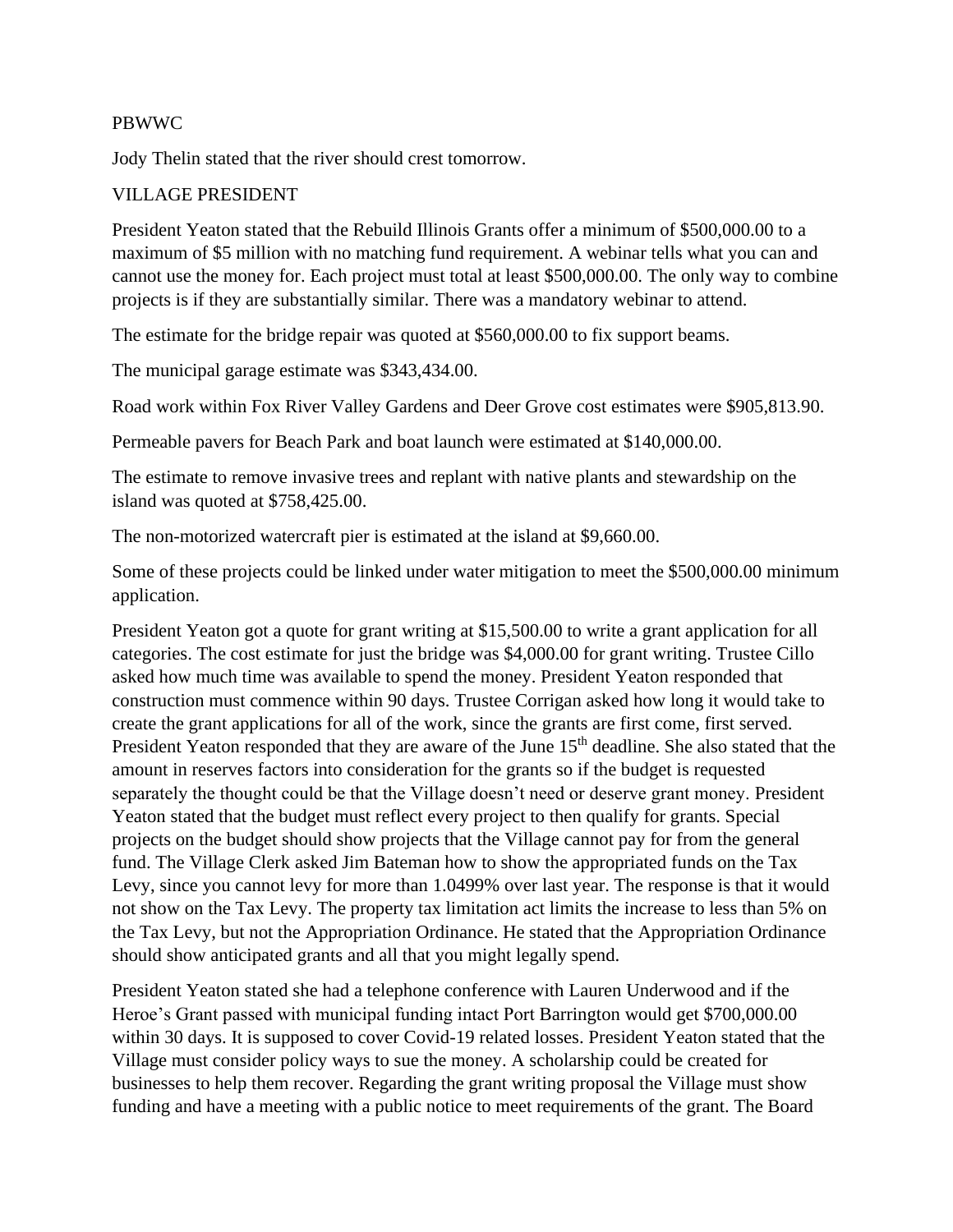was polled to whether to focus on a specific project or all projects. Trustee Vogeler stated he thinks we are behind other Villages and aren't likely to get any money. Also, the bridge inspection company overstated the cost of their proposal to repair the bridge. He believes the Village must focus on the garage and roads. Trustee Herstedt disagreed, since there is a scoring system and if the budget reflected necessary expenses it would qualify. President Yeaton stated that the bridge report has phrases like "complete structural failure within 10 years" and believes that it is very possible the Village would qualify based on points. Trustee Corrigan suggested combining roads and bridge repair to apply for a grant. MFT funds are not sufficient to keep up with the needed repairs. Trustee Vogeler stated he believes it is too late to qualify and the Board should slow down and interview grant writers and be ready for the next round of grant opportunities. Trustee Cillo asked if the 80 points would be achievable on projects prior to paying for grant writing. Trustee Corrigan asked how points are scored and does the Village have to provide information about contractors to fulfill requirements for woman or minority owned businesses to earn points. Trustee Thomasson looked up the point categories and things the money would go to are bigger projects than the Village has planned so the grant writing would be a waste of money. The points offered are 25 for capacity to complete the project and 30 points for community need. Job creation and project quality goes to minority inclusion. Trustee Corrigan agreed it would be hard to get to 80 points. Trustee Thomasson, Cillo, Corrigan and Vogeler voted to not pursue. Trustees Grothendick and Herstedt voted to pursue. Trustee Corrigan stated that the Village should get ready for the next round of grants. Trustee Vogeler agreed. President Yeaton will contact the grant writers to interview. Work will be put in folders for future grant opportunities.

President Yeaton stated she sent emails asking for further budget discussions. The only Trustee that responded was Trustee Herstedt. Because no questions were answered she is vetoing the current budget. A letter was mailed to the Village Hall and copies were mailed via USPS on Monday to all trustees and the Village Clerk. Signed, stamped and dated. The content of that correspondence is included here, as requested:

May 13, 2020 Re: Expenditure of Village Funds Subject: Budget FY21 Village Board Members,

Pursuant to 65ILCS 5/3. 1-40-45 I, as Village President, am vetoing the budget passed by the Village Board on May 6, 2020. These are unprecedented times, and the information coming from the State and Federal Government are changing rapidly. It is my belief that further budget discussions are warranted to better serve the residents of Port Barrington. It is my hope that we can all work together to come to a different result. I am requesting an in-person meeting take place with all the trustees, the Village Administrator, and myself before our next meeting for the purposes of revising the FY21 Budget. I am vetoing the Fy21 budget for the following reasons:

1.

The budget was presented for review and passage less than one hour prior to the scheduled Board meeting containing significant changes, not allowing Board members adequate time to review the budget in its entirety.

2.

The FY21 Budget cuts funding to individual committees even though the projected loss of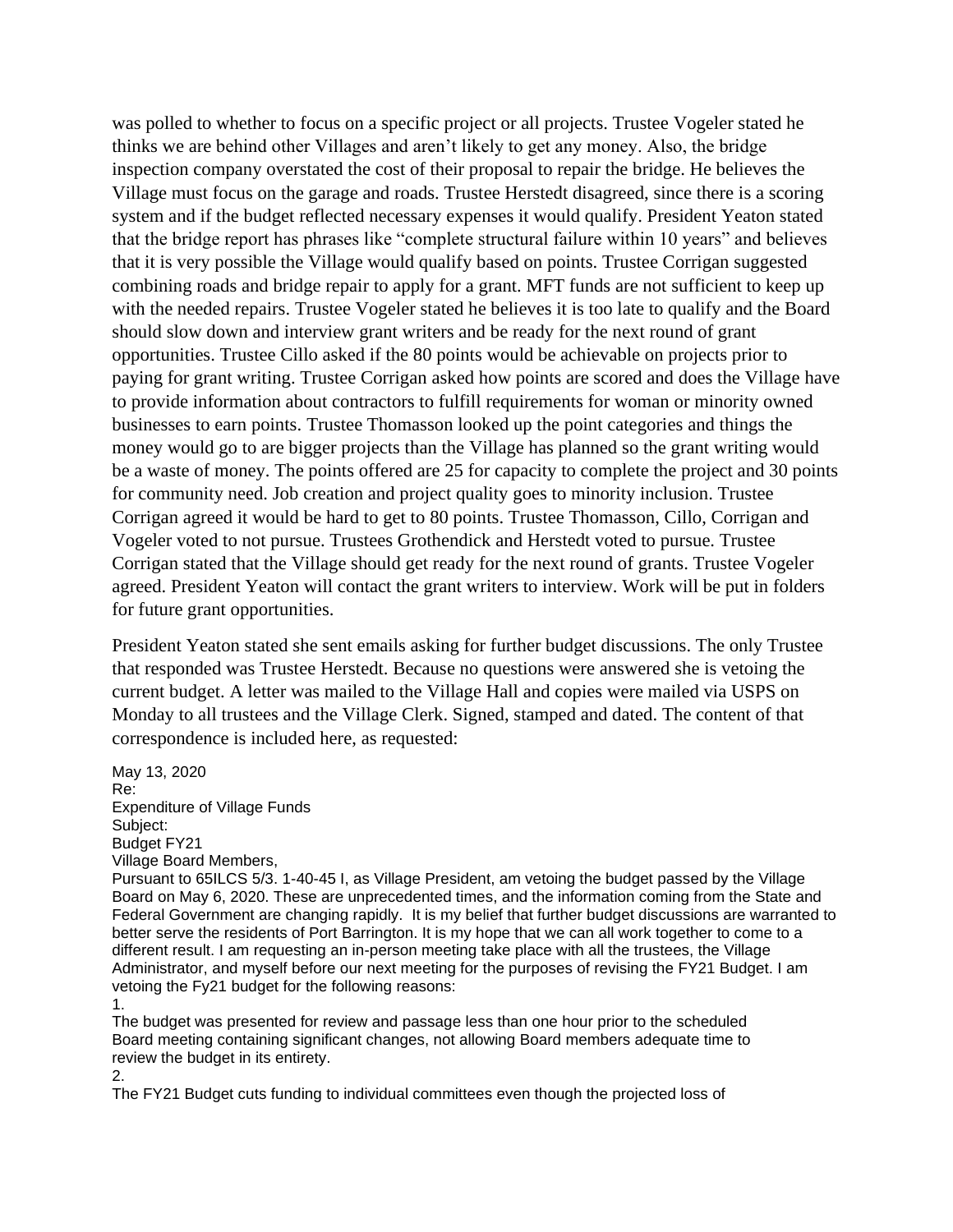income does not justify such cuts.

3.

Despite clear instructions to the contrary given at the Committee of the Whole Meeting of March 4, 2020 the budget presented on May 6, 2020 at 6pm clearly indicated that additional budget meetings took place. These meetings were held without my knowledge or presence, and without notice to the public.

4.

The cuts to essential services are too substantial and lack reason (Streets & Roads, Health & Safety, and Police).

5.

The municipality has nearly one million dollars in reserves, which creates ample cushion for any short fall of income due to Covid-19 income loss.

6.

The Village Board raised taxes on the residents of Port Barrington by the maximum amount allowable by law, but the FY21 Budget cuts essential services and Parks whilst continuing to take the tax payer money and without any intention of lowering the taxpayer burden. 7.

There are severe mistakes and omissions within the current version of the FY21 Budget. 8.

When presented with an opportunity to discuss the FY21 Budget in further detail with myself and the Village Administrator, five of the six trustees either refused to meet or were unavailable in the five full days offered to them.

Regards,

Shannon Yeaton, Village President

cc: Village Board, Village Clerk

President Yeaton requested a meeting with each Trustee to review budgets prior to the next meeting. She stated that she is vetoing the budget because the Village has nearly \$1million in reserves and believes the budget is not funding essential services for tax payers. She stated Police service cannot be cut and does not think there should be cuts to Streets & Roads or Health & Safety. Trustee Vogeler stated the budget meeting sheet was passed around in February and that President Yeaton had an opportunity to attend every meeting. April 1<sup>st</sup> at the Committee meeting Trustee Corrigan discussed budget items and talked about decreased revenue, so Committees were expected to decrease spending. Trustee Vogeler stated that prior to the April 15<sup>th</sup> meeting a call was received from the Village President to encourage reduced spending in all categories. Trustee Vogeler stated that at the April 15<sup>th</sup> meeting President Yeaton stated that a 2.7 billion dollar deficit is coming to Illinois. All non-essential purchases were reviewed by request and the statement was made that "the Board must consider shortfalls in income", followed up the next day with an email thanking Trustees for minimizing spending wherever possible. The Board did what was asked. President Yeaton asked that all non-essential services be considered. Trustee Vogeler stated he was confused because the Village President asked the Board to consider and cut spending and each did that. The Board passed a healthy, lean and sustainable budget and asked what the motivation was to change it. President Yeaton stated she was not invited to the budget meetings. President Yeaton responded that the email from the  $16<sup>th</sup>$  also stated that money could be taken out of the general fund if needed for essential items and offered an option to send additional needs for consideration. President Yeaton stated she was not included in the budget meetings. She stated that May  $6<sup>th</sup>$ , less than a  $\frac{1}{2}$  hour before the meeting, the entire budget changed with no consultation and no contact with herself. The Police budget was reduced from \$92,000.00 down to \$75,000.00. There were more cuts to Parks, Streets & Roads and Health &